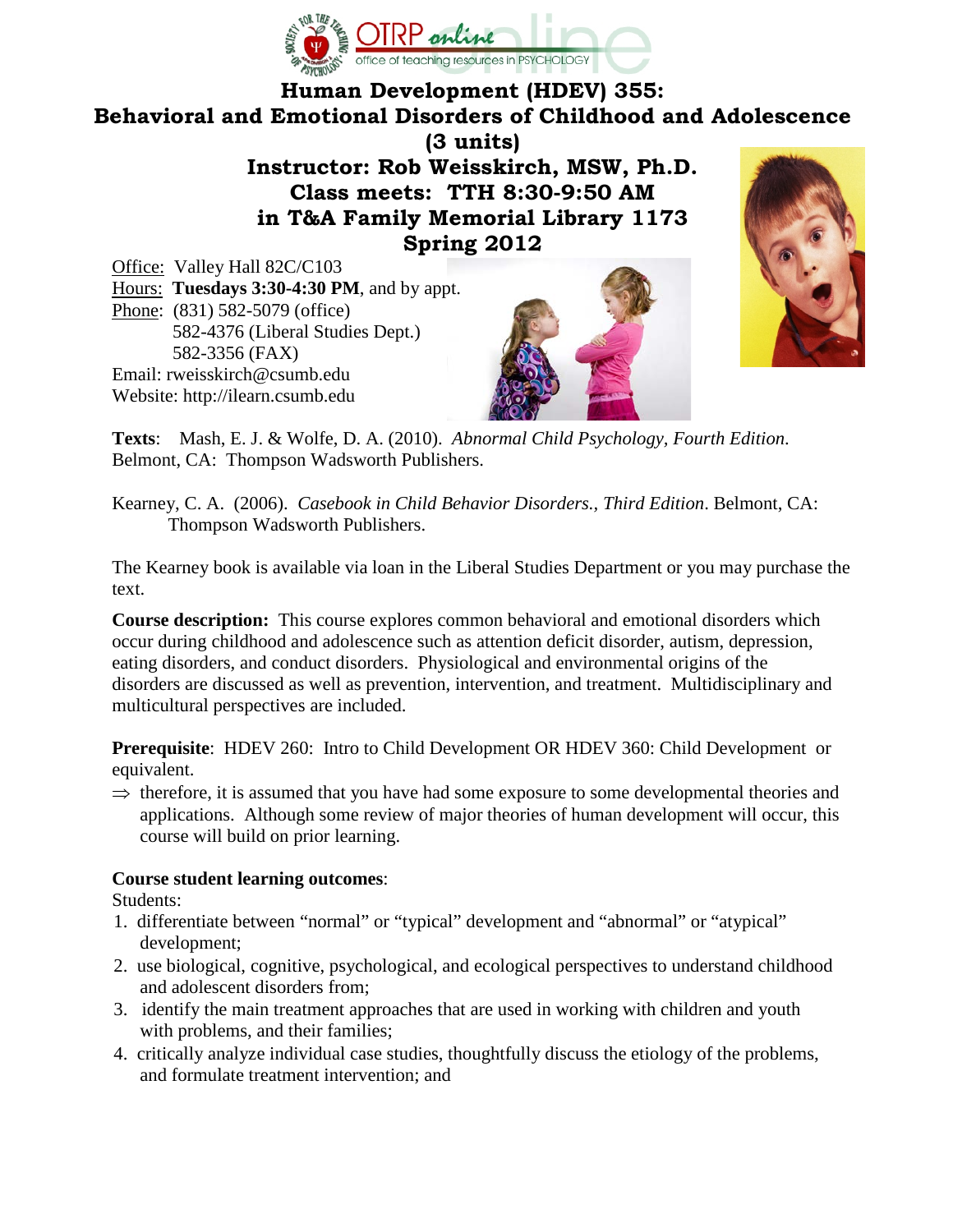5. describe the influence of environment and culture on the diagnosis and treatment of behavioral and emotional disorders in educational and community settings.

Course format: Course will consist of lectures, demonstrations, in-class activities, discussions, and films.

#### **Minor in Human Development**

This course partially fulfills the Human Development minor learning outcome II, Focused Developmental Application: Students will refine theoretical understandings of developmental inquiry to a specific phase in the lifespan and explore the influences of race, gender, ethnicity, culture, personal history, and socioeconomics on individual development. See Minor in Human Development Advising Guide for details.

| Assignment       | Due date         | Point value           | Grading scale:     |
|------------------|------------------|-----------------------|--------------------|
| Set 1 Case Study | Tues., March 6   | 30 points             | 99-100%<br>$= A +$ |
| Set 2 Case Study | Thurs., April 5  | 30 points             | 94-98%<br>$= A$    |
| Set 3 Case Study | Wed., May 11     | 30 points             | 90-93%<br>$= A$ -  |
| Brain Quiz       | Thurs., Feb. 9   | 30 points             | $= B+$<br>87-89%   |
| Test $#1$        | Tues., March 13  | 50 points             | 84-86%<br>$=$ B    |
| Test $#2$        | Thurs., April 12 | 50 points             | 80-83%<br>$=$ B-   |
| Test #3          | Thurs., May 17   | 50 points             | $= C+$<br>77-79%   |
| Autobiography    | Thurs., May 3    | 20 points             | 74-76%<br>$= C$    |
| Review           |                  |                       | 70-73%<br>$=$ C-   |
| Extra Credit     | Thurs., March 29 | $(10 \text{ points})$ | $= D+$<br>67-69%   |
| Autobio          |                  |                       | $= D$<br>64-66%    |
| <b>TOTAL</b>     |                  | 290 points            | $=$ D-<br>60-63%   |
|                  |                  |                       | Below 60<br>$=$ F  |

#### **Assessment of student knowledge:**

**Other assignments or homework may be assigned, and the point value will be given at the time of assignment**.

#### **Class Guidelines & Policies:**

**Absences.** It is your responsibility to attend class. Missing in-class work, assignments, or changes in tasks are your responsibility to find out when absent. When you registered for the course, you understood the time class begins and ends and are expected to attend. Quietly coming in late is better than missing a whole class session.

**Academic (Dis)honesty**: Remember that all work submitted should be your own. Please familiarize yourself with the Academic Dishonesty section of the University Catalog. Any infractions of the guidelines of academic honesty will be pursued in this course. Don't get yourself in trouble and jeopardize your academic career by cheating, plagiarizing or helping someone else.

This includes submitting the same assignment to two (or more) classes. All work should be original for this class and specific to the assignment.

**Cell phones**: Please shut off or silence all cell phones prior to entering the classroom. Please do not text message during class.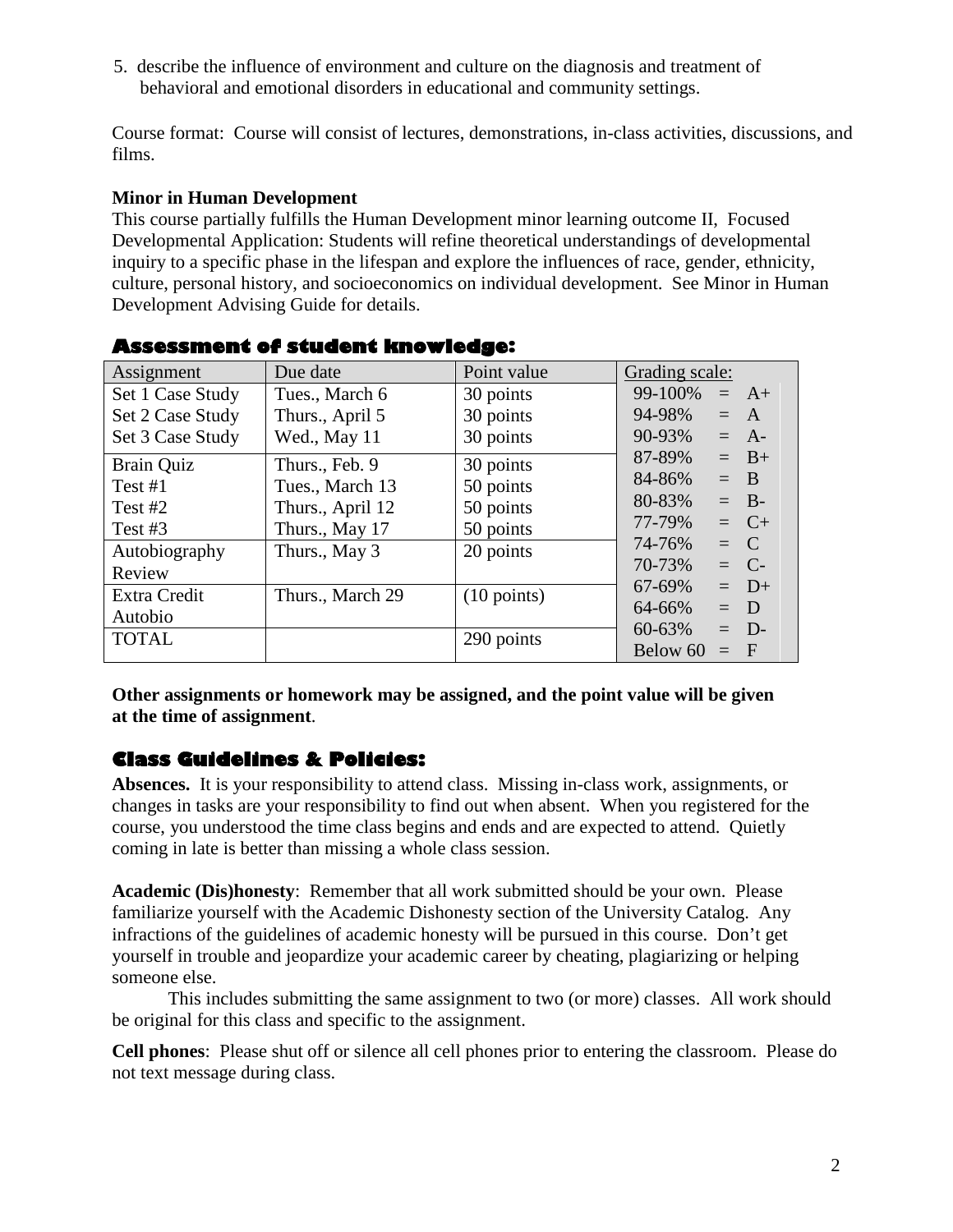**Citations.** All citations of sources and references must be in the latest APA style (currently, the sixth edition). Available in Reference and the Book Stacks [BF76.7 .P83 2001](http://voyager.csumb.edu/cgi-bin/Pwebrecon.cgi?SC=CallNumber&SEQ=20070110142059&PID=0o9xCpYNMmKue6Pr52i4H8TNhA8&SA=BF76.7+.P83+2001)

**Class Etiquette**: Behaviors for at home including sleeping, balancing your checkbook, planning your weekend, etc. You may eat and bring food as long as you are careful and do not spill. This includes wiping down tables to make sure they are not sticky. However, avoid particularly strong-smelling food like tuna fish and corn nuts. Any food or drink spill will jeopardize this privilege for everyone.

Sharing with the instructor is always recommended.

**Contact**: Feel free to drop by with questions anytime, even outside of office hours. If I am available, I am glad to help. Also, email is the most efficient way of communicating with me. I probably answer the fastest with email.

**Disabilities:** Students with disabilities should connect with student disability resources and bring documentation of necessary accommodations during office hours or make an appointment by calling 582-5079 or by email (rweisskirch@csumb.edu). **Notification of accommodations should be made by the third week of classes**. Also, contact:

Student\_Disability\_Resources@csumb.edu. Phone: 831/582-3672 voice, 582-4024 fax/TTY http://www.csumb.edu/student/sdr/

**Email:** Assume it will take me at least one day to respond to email. I sometimes check email over the weekend but not always.

**Emergencies**. If you have to miss a scheduled exam, contact me as soon as possible either by phone or by email. If you inform me in advance of problems, then I can decide what to do (The answer may still be no). If you ask me on the spot, I will say no.

**Extra credit**: I do not offer extra credit. Extra credit implies that the regular assignments are less important or require less effort.

**Grade Option:** This course should be taken for a letter grade in order to count for your major or minor. No grade changes from a letter grade to C/NC will be granted after the first day of the third week of the semester.

**Grading**: Assume most assignments take a week to grade. I try to grade quicker, but occasionally other duties conflict.

**Illness**. We all get sick sometimes. If you are sick and are unable to come to class, contact a classmate to find out what you missed. If you miss an exam or turning in an assignment because of illness, please contact me before the scheduled exam (unless you are unable to speak, which will require proof).

**Incompletes.** According the University Catalog Matriculation policy, "The "incomplete" (I) is a temporary assessment that may be assigned only with the approval of the instructor and only when certain criteria apply. Those criteria shall be as follows:

- A student requesting an incomplete and an instructor approving an incomplete shall do so if, and only if, the student has satisfactorily completed a majority of the course requirements as determined by the instructor and the department;
- the student has experienced unforeseen and extenuating circumstances that prevent fulfillment of the remaining course requirements no later than the end of the term; and,
- the student shall be making satisfactory progress toward achieving course outcomes.

An Incomplete shall not be assigned when it is necessary for the student to attend a major portion of the class when it is next offered. An Incomplete is also prohibited where the normal practice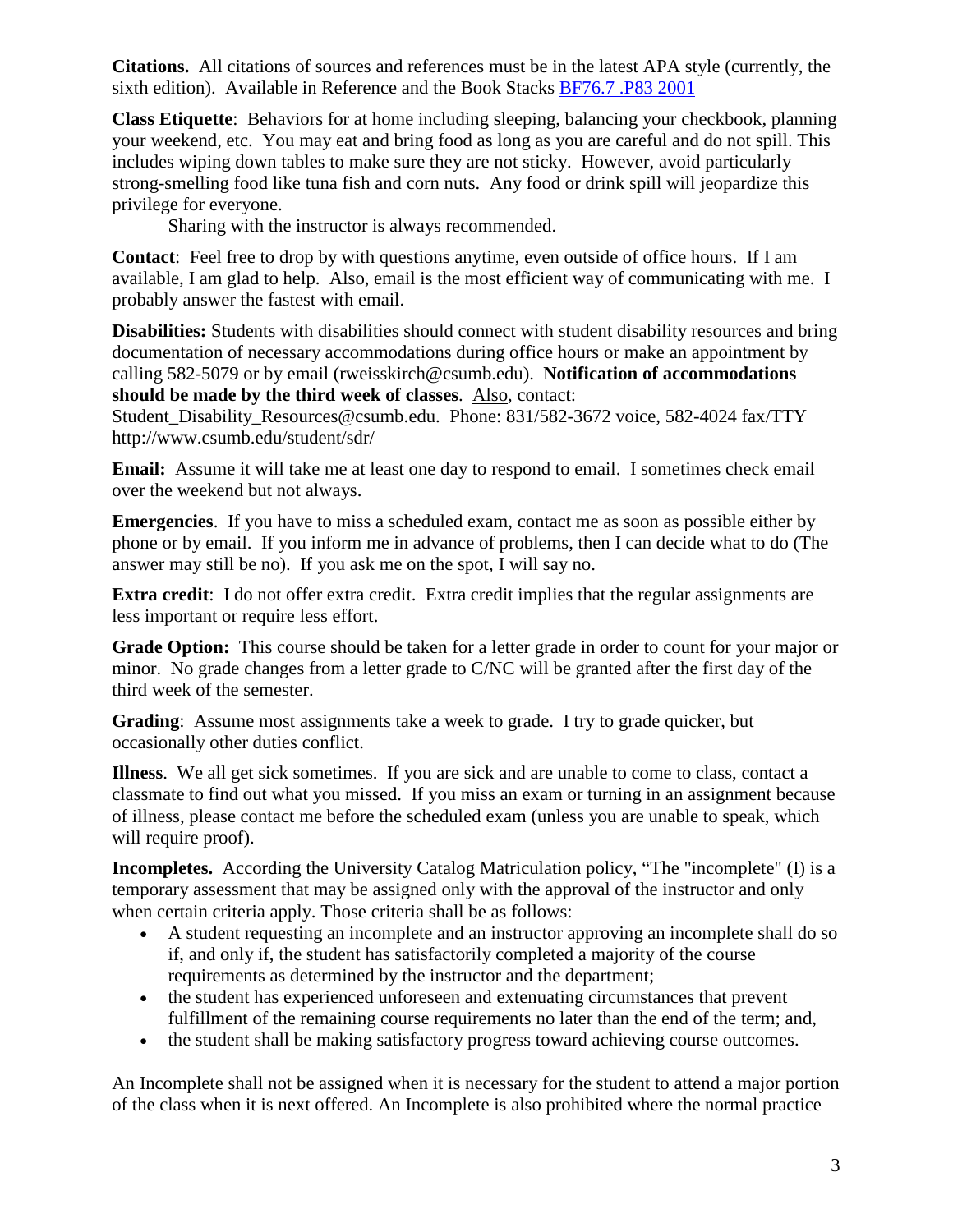requires extension of the course requirements beyond the close of the term, e.g., thesis or project type courses. In such cases, use of the Report in Progress (RP) symbol is required.

Students shall be responsible for providing the instructor with evidence to support the request for an "I" normally no later than the published "Last Day of Instruction" for that term.

Student and instructor shall agree on how and when the remaining course requirements shall be completed and enter into a written contract describing those requirements. Completion of the course requirements and evaluation shall take place no later than one academic year from the date of the approved "I". An extension of the one-year time limit may be granted for contingencies such as intervening military service and serious health or personal problems. Final assessment shall be given when the work agreed upon has been completed and evaluated in a timely manner.

If the conditions of the written contract have not been satisfied by the deadline, the assessment of incomplete will automatically change to a grade of "IC" and be recorded on the student's transcript, unless the instructor assigns a specific letter grade at the time the Incomplete is assigned. Then the letter grade would replace the "I" in the student's transcript at the end of the academic year deadline.

Official record of the written contract shall be maintained by the Department or unit responsible for the course. If the instructor of record is no longer available, the Chair shall ensure that the instructor's obligations are fulfilled."

Ink color: Please do not write in green or purple ink. I typically grade in green or purple ink.

**Late work**: Generally, late work is not acceptable. However, late work is better than missing work. Assume there is a penalty every time work is late for any reason (at least 10% per day, even weekends). This policy means that you have ten (10) days to submit most assignments in order to receive partial credit.

**Never** slide assignments under my office door, the building door, or any other door. Please make sure assignments are available on time. Computer glitches can wreak havoc on your grade. Also, electronic submission or faxed submission of assignments must be approved by the instructor in advance.

**Missing work**: There is no reason to fail to turn in work. This signals a lack of caring about classwork. Always try to make up work, even if it is late. If you will miss a deadline or exam, inform the instructor immediately. Failing to contact the instructor within 24 hours of missing an exam eliminates any opportunity to make it up. Don't assume you'll be able to make it up the following week. Work that is missing will receive zero points.

**Printers:** Any work you hand in must be of sufficient legibility.

**Printing**: Please print on one side of the paper only. This means you may have to change the default on campus printers.

**Use of student work in research**: On occasion, I use samples of students' work to evaluate the effectiveness of teaching and learning or classroom exercises. I do not include students' names or other identifying information. If you would prefer that none of your class submissions be used in this manner, please notify me (by email) prior to the end of the term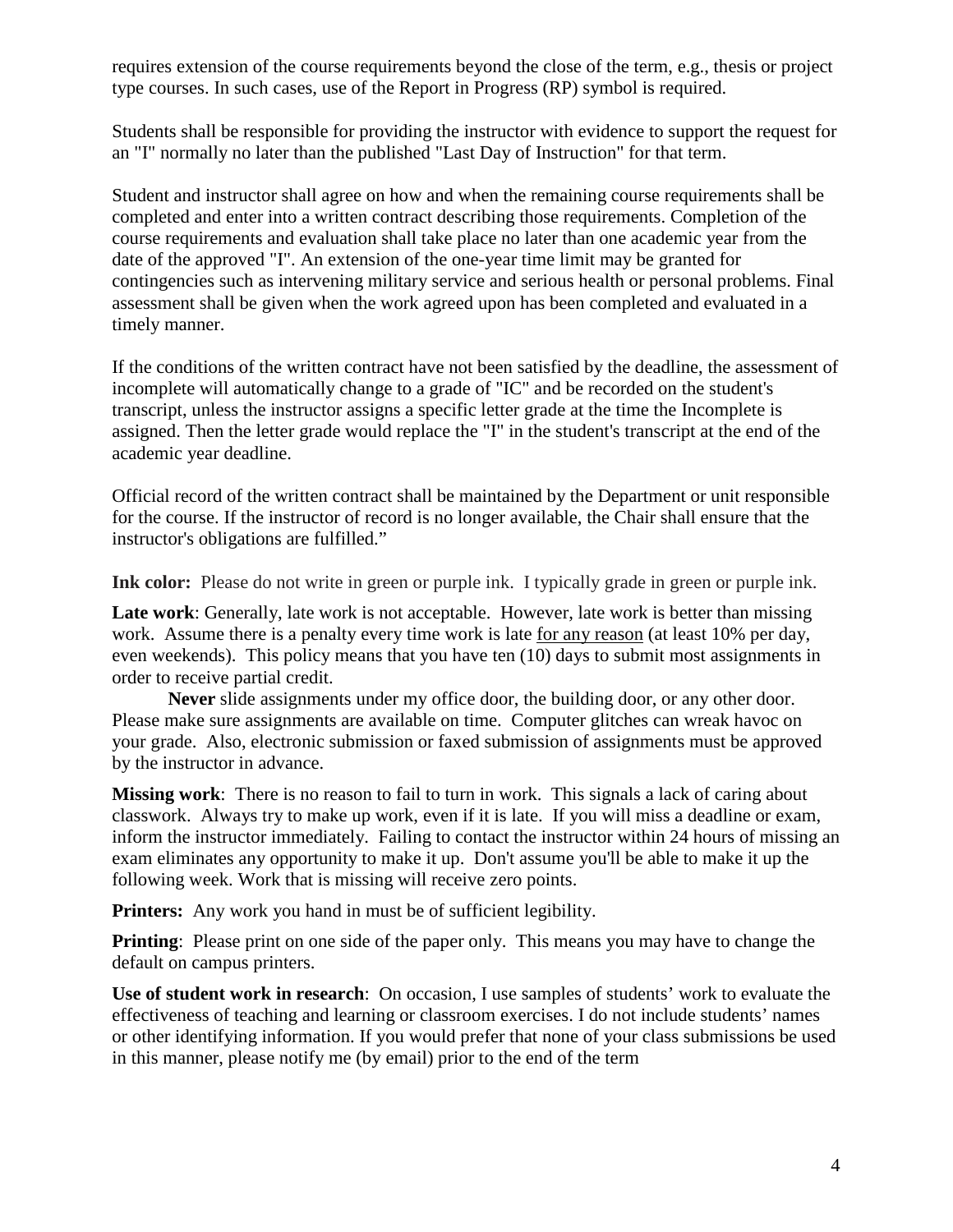**Voicemail:** Please feel free to leave me a voicemail message. I generally return calls as soon as I can but expect that it will take me 24 hours. Also, please be sure to include your last name in leaving messages as well as a contact phone number.

Writing: Your writing conveys your thoughts and your learning. It is always being evaluated. Always proofread all your written work. Poor writing always lowers your grade.

In an effort to improve your writing, please note the *Don't be a grammar violator!* handout. **You must submit a copy of the checklist with your Case Study assignments**.

# Tests:

**Brain Quiz:** You will have a short quiz on the neuroanatomy and neurotransmitters discussed in class and in the text. Answers will be in short answer format. More information will be given in class.

**Tests**: There will be three tests given in class. The first test will cover the content from Mash & Wolfe chapters 4, 5, and 6 (and the corresponding Kearney book case studies as they support the material from Mash & Wolfe). The second test will cover content from Chapters 7 and 8. The third test will cover content from Chapters 10 and 13. The tests will be multiple choice, short answer, and essay and include both textbooks and handouts that correspond. You select the package of questions that best suits your understanding of the material. See example below:

| Package A                   | Package B              | Package C          |
|-----------------------------|------------------------|--------------------|
| 36 Multiple Choice (1 point | 32 Multiple Choice     | 26 Multiple Choice |
| each)                       | (1 point each)         | (1 point each)     |
| 2 Short Answers (4 points)  | 2 Short Answers (4)    | 2 Short Answer     |
| each)                       | points)                | (5 points each)    |
| 1 Vignette (6 points)       | 1 Vignette (10 points) | 2 Vignettes        |
|                             |                        | (7 points each)    |

# Written work:

Case Studies Questions: You will be reading and responding to three case studies from the Kearney text.

You will select from sets of chapters:

| Set 1                        | Questions  |
|------------------------------|------------|
| Ch. 6 ADHD Case              | 2, 3, 4, 7 |
| Ch. 8 Conduct Disorders Case | 1, 2, 4, 6 |
| Set 2                        |            |
| Ch. 2 Social Anxiety Case    | 1, 3, 8, 9 |
| Ch. 3 Depression Case        | 1, 2, 6, 7 |
| Set 3                        |            |
| Ch. 11 Autism Case           | 1, 3, 5    |
| Ch. 4 Eating Disorders Case  | 1, 2, 7, 8 |

Select one case from each set to answer the questions listed. You should select **two or more of the questions noted above** from the back of each chapter. The essay does not need to be one continuous essay but should be noted with the number of the question answered. The completed assignment should be about 3-4 pages, double-spaced, 12 point font, 1 inch margins (i.e, 3-4 pages in total). Deviation from this structure may result in penalties. Criteria for evaluation appears at the end of the syllabus.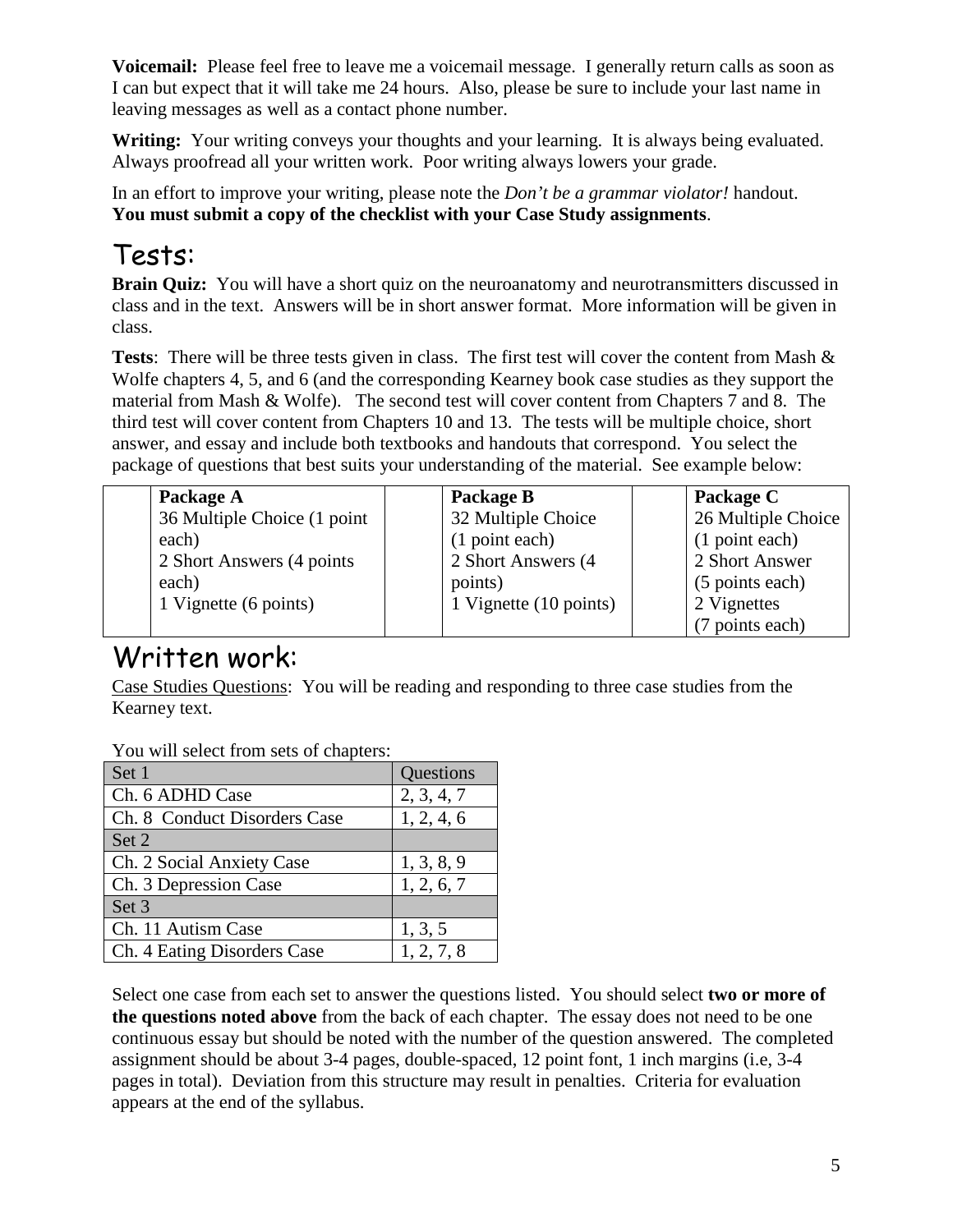Autobiography Review: Over the course of the semester, you will read one autobiography of someone who was diagnosed with a disorder. At the conclusion, you will fill out an Autobiography Review Form (available on the course website).

Extra Credit: You may read one additional autobiography and complete the review form by the designated date on the calendar or as notified in class.

#### **Tips for success:**

You are responsible for **attending class** every time. Often times, material in class is not duplicated in the texts. It is to your benefit to attend class. Even if the material is repetitive to you, even by attending, listening, and hearing questions you will learn something.

You also ought to **practice active listening**. If you are unclear on something, please ask. All questions are good questions. Discussion allows for better understanding.

**Complete assignments as instructed**. Read the requirements carefully of each assignment. If you are uncertain if your interpretation is correct, please ask. Students who do worse than they expected are usually those who do not follow directions.

Be prepared. **Do the reading assigned for that day**. The lecture will be much more meaningful if you do. Instead of hearing the information one time, you will hear other examples or different explanations. Don't get caught in the cycle of always playing catch-up to the lectures.

**Eat and sleep well**. Illness and fatigue impair your ability to learn. All-nighters only make you feel terrible and turn out lesser work. Plan and allow yourself plenty of time to complete assignments.

**Use office hours.** Dialogue and discussion are often the best ways to resolve confusion. Plus, you can gain insight into how to approach assignments and examinations.

**Use the resources available to you.** Many, many students fail to use the campus resources available to them. You already pay for them through your tuition. These may include: Academic Skills Achievement Program (ASAP in T&A FML), Career Development Office (Academic and Career Advising/44), Personal Growth and Counseling (Campus Health and Counselor Center/80), and Health Center (Campus Health and Counselor Center/80). Use them to improve your success.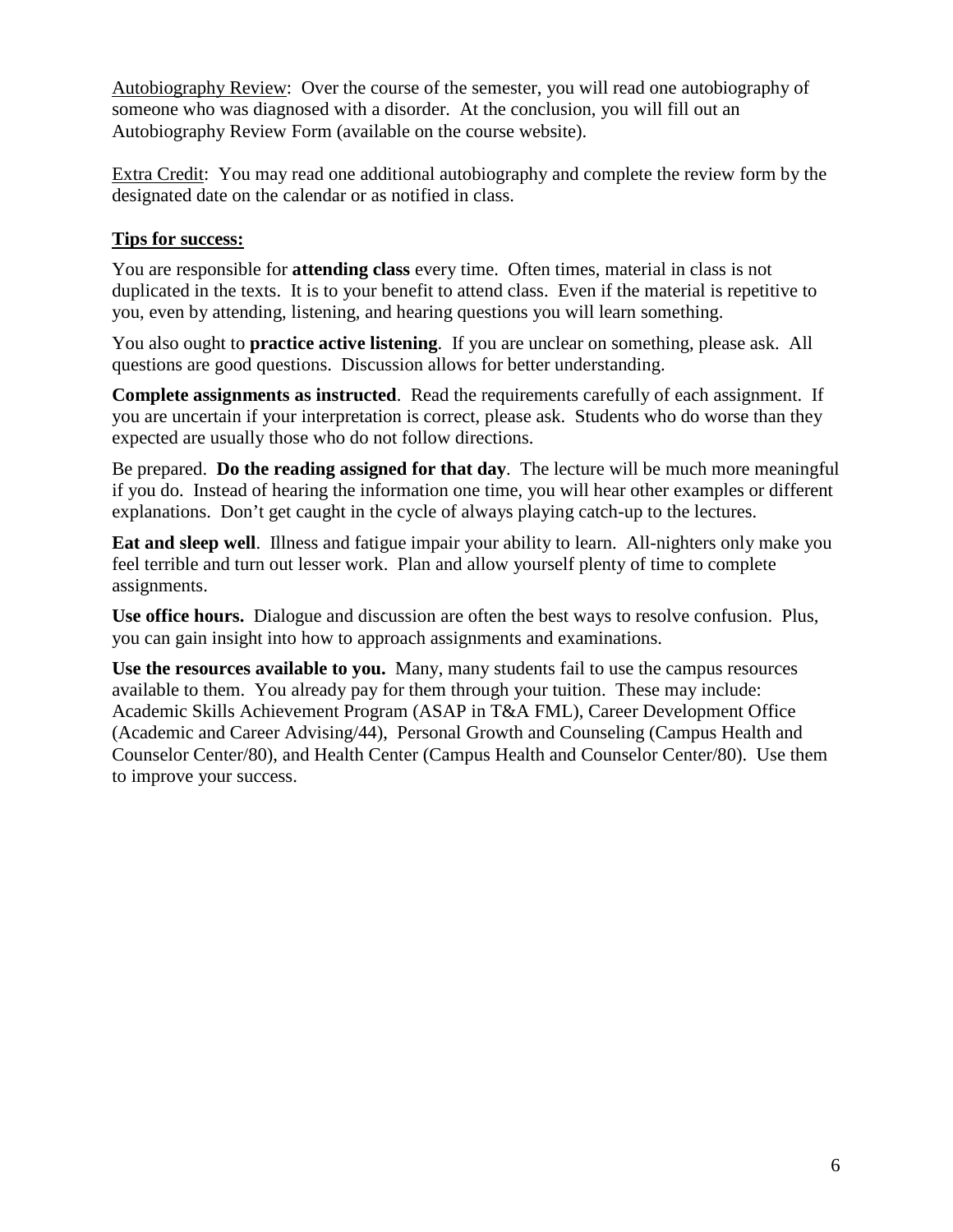| <b>CALENDAR</b>                         | <b>TOPICS</b>                                                                  | <b>READING</b><br><b>ASSIGNMENT</b>           | <b>WORK DUE</b>                           |
|-----------------------------------------|--------------------------------------------------------------------------------|-----------------------------------------------|-------------------------------------------|
| <b>Week One</b>                         |                                                                                |                                               |                                           |
| Tues., January 24                       | Introduction, Overview of course<br>What is normal and abnormal?               |                                               |                                           |
| Thurs., January 26                      | Theories and causes of behavior                                                | Mash & Wolfe, Ch. 1                           |                                           |
| <b>Week Two</b>                         |                                                                                |                                               |                                           |
| Tues., Janaury 31<br>Thurs., February 2 | The functioning of the brain/<br>neuroanatomy<br>The functioning of the brain/ | Mash & Wolfe, Ch. 2                           |                                           |
|                                         | neuroanatomy                                                                   |                                               |                                           |
| <b>Week Three</b>                       |                                                                                |                                               |                                           |
| Tues., February 7                       | The functioning of the brain/<br>neuroanatomy                                  | Mash & Wolfe, Ch. 2                           |                                           |
| Thurs., February 9                      | <b>Brain quiz</b>                                                              |                                               |                                           |
| <b>Week Four</b>                        |                                                                                |                                               |                                           |
| Tues., February 14                      | <b>Assessment &amp; Treatment</b><br>approaches                                | Mash & Wolfe, Ch. 4                           |                                           |
| Thurs., February 16                     | Assessment & Treatment<br>approaches                                           |                                               |                                           |
| <b>Week Five</b>                        |                                                                                |                                               |                                           |
| Tues., February 21                      | <b>Attention Deficit Hyperactivity</b><br>Disorder                             | Mash & Wolfe, Ch. 5<br>Kearney, Ch. 6         |                                           |
| Thurs., February 23                     | <b>Attention Deficit Hyperactivity</b><br>Disorder                             |                                               |                                           |
| <b>Week Six</b>                         |                                                                                |                                               |                                           |
| Tues., February 28                      | <b>Conduct Disorders</b>                                                       | Mash & Wolfe, Ch. 6<br>Kearney, Ch. 8         |                                           |
| Thurs., March 1                         | <b>Conduct Disorders</b>                                                       |                                               |                                           |
| <b>Week Seven</b>                       |                                                                                |                                               |                                           |
| Tues., March 6                          | <b>Conduct Disorders</b>                                                       | Mash & Wolfe, Ch. 6<br><u>Kearney</u> , Ch. 8 | Set 1 Case Study is<br>due Tues., March 6 |
| Thurs., March 8                         | No class today!                                                                |                                               |                                           |
| <b>Week Eight</b>                       |                                                                                |                                               |                                           |
| Tues., March 13                         | Test #1                                                                        |                                               |                                           |
| Thurs., March 15                        | <b>Anxiety Disorders</b>                                                       | Mash & Wolfe, Ch. 7<br>Kearney, Ch. 2         |                                           |
| <b>Week Nine</b>                        |                                                                                |                                               |                                           |
| Tues., March 20<br>$\&$                 | <b>Spring Break! No Class!</b>                                                 |                                               |                                           |
| Thurs., March 22                        |                                                                                |                                               |                                           |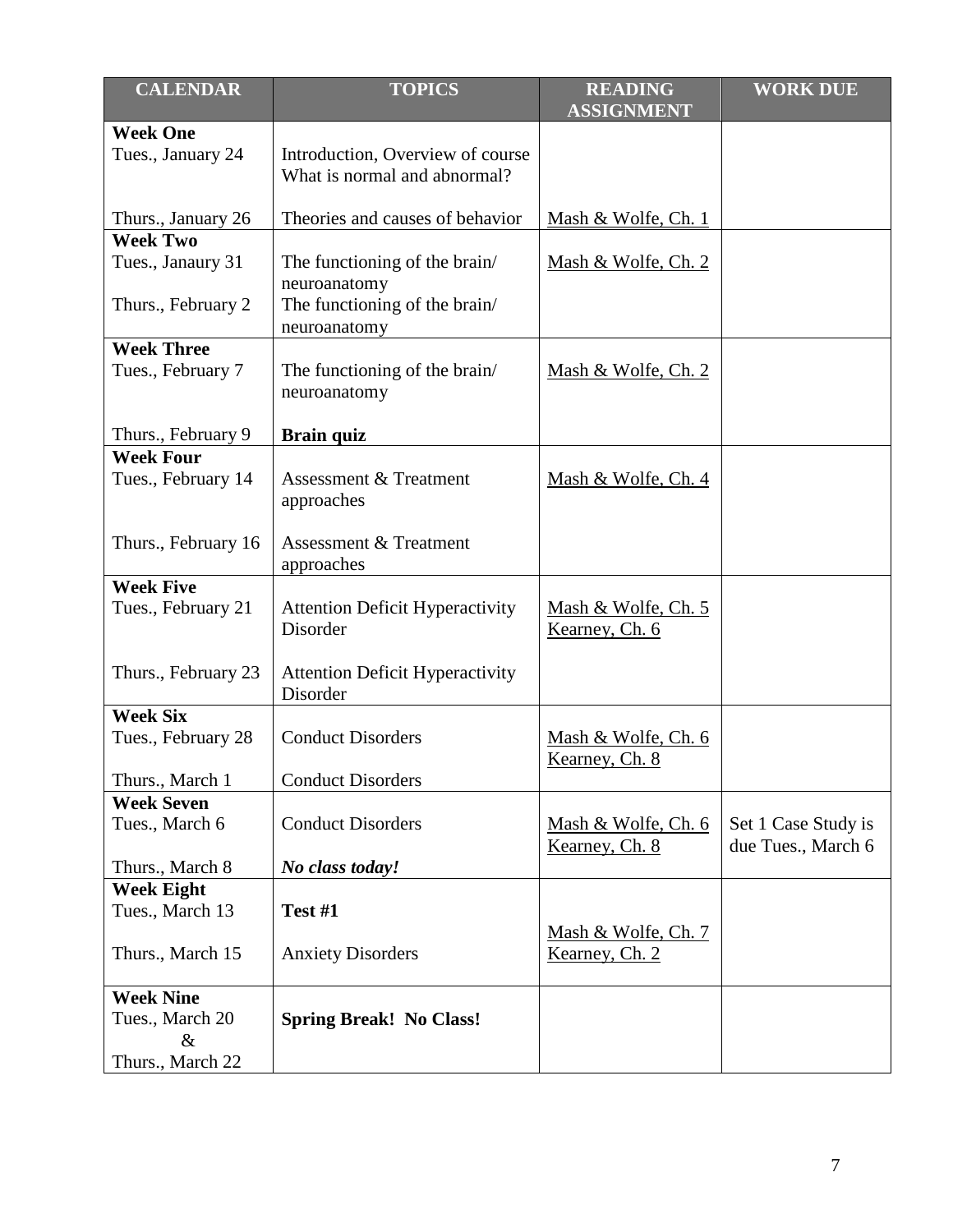| <b>CALENDAR</b>        | <b>TOPICS</b>                                | <b>READING</b><br><b>ASSIGNMENT</b>      | <b>WORK DUE</b>                           |
|------------------------|----------------------------------------------|------------------------------------------|-------------------------------------------|
| <b>Week Ten</b>        |                                              |                                          |                                           |
| Tues., March 27        | <b>Anxiety Disorders</b>                     | Mash & Wolfe, Ch. 7                      | <b>Extra Credit</b>                       |
| Thurs., March 29       | <b>Anxiety Disorders</b>                     | Kearney, Ch. 2                           | Autobiography due<br>Thurs., March 29     |
| <b>Week Eleven</b>     |                                              |                                          |                                           |
| Tues., April 3         | Mood disorders                               | Mash & Wolfe, Ch. 8<br>Kearney, Ch. 3    | Set 2 Case Study is                       |
| Thurs., April 5        | Mood disorders                               |                                          | due Thurs., April 5!                      |
| <b>Week Twelve</b>     |                                              |                                          |                                           |
| Tues., April 10        | Review                                       |                                          |                                           |
| Thurs., April 12       | <b>Test #2</b>                               |                                          |                                           |
| <b>Week Thirteen</b>   |                                              |                                          |                                           |
| Tues., April 17        | Schizophrenia & other psychotic<br>disorders | Mash & Wolfe, Ch.<br>10; Kearney, Ch. 11 |                                           |
| Thurs., April 19       | <b>Autism Spectrum</b>                       | Mash & Wolfe, Ch.<br>10; Kearney, Ch. 11 |                                           |
| <b>Week Fourteen</b>   |                                              |                                          |                                           |
| Tues., April 24        | <b>Autism Spectrum</b>                       |                                          |                                           |
| Thurs., April 26       | <b>Autism Spectrum</b>                       |                                          |                                           |
| <b>Week Fifteen</b>    |                                              |                                          |                                           |
| Tues., May 1           | <b>Eating Disorders</b>                      | Mash & Wolfe, Ch.                        |                                           |
|                        |                                              | 13; Kearney, Ch. 4                       | Autobiography                             |
|                        |                                              |                                          | book review is due                        |
| Thurs., May 3          | <b>Eating Disorders</b>                      |                                          | Thurs., May 3                             |
| <b>Week Sixteen</b>    |                                              |                                          |                                           |
| Tues., May 8           | <b>Eating Disorders</b>                      |                                          |                                           |
| Thurs., May 10         | Review                                       |                                          | Set 3 Case Study is<br>due Thurs., May 10 |
| <b>Assessment week</b> |                                              |                                          |                                           |
| Thurs., May 17         | Test #3                                      |                                          |                                           |
|                        |                                              |                                          |                                           |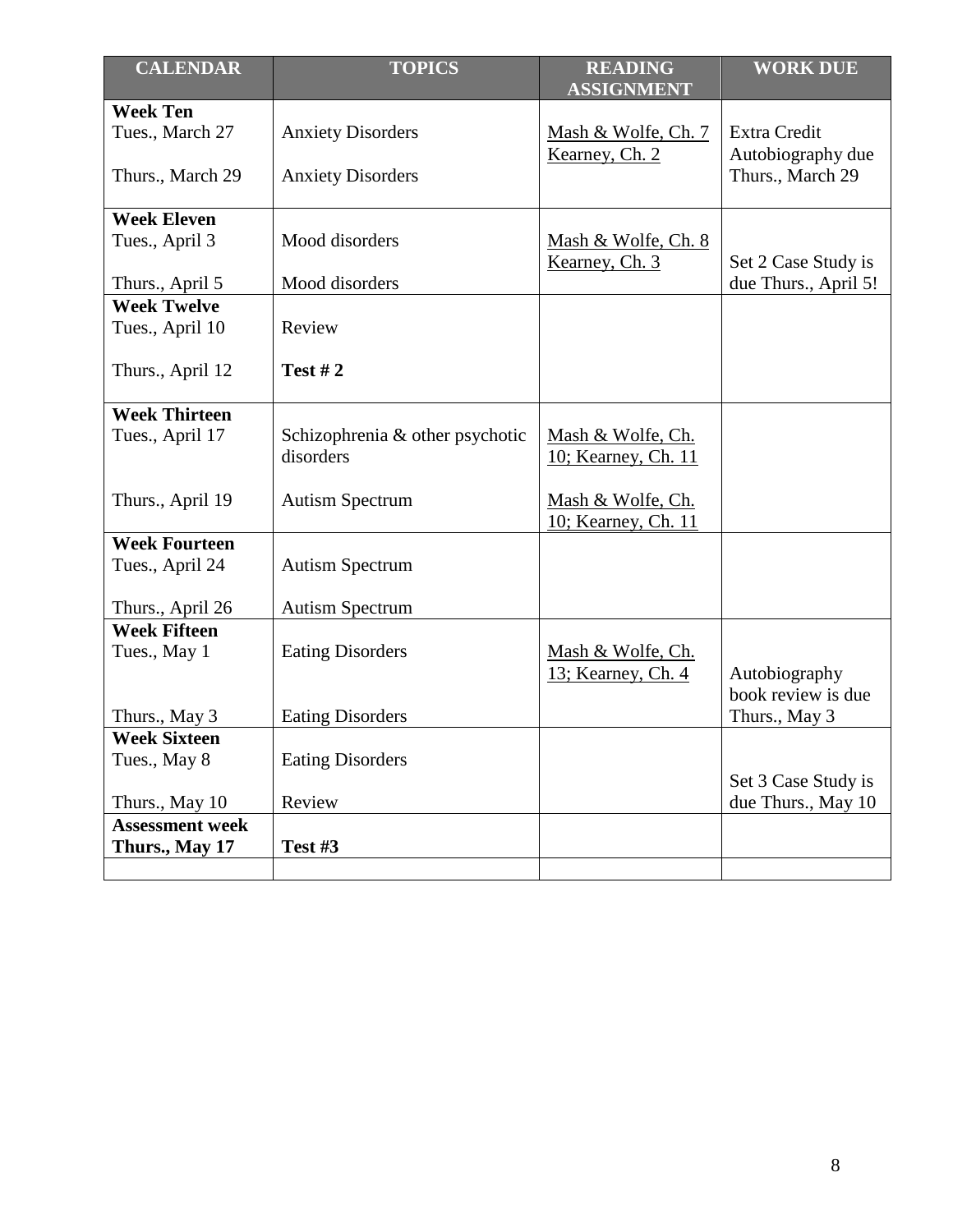Autobiographies on Behavioral and Emotional Disorders

 $\mathbf{r}$ 

| Alcoholism              | Knapp, C. (1996) Drinking: A Love Story. London: Quartet Books.         |  |
|-------------------------|-------------------------------------------------------------------------|--|
| Anorexia & Bulimia      | Gottlieb, L. (2001). Stick Figure: A Diary of My Former Self. Berkeley, |  |
|                         | CA: Berkeley Publishing Group                                           |  |
| Anorexia & Bulimia      | Hornbacher, M. (1998). Wasted: A Memoir of Anorexia and Bulimia.        |  |
|                         | New York: Perennial.                                                    |  |
| Autism                  | Grandin, T. (1996). Thinking in Pictures. New York: Vintage             |  |
|                         | Publishers                                                              |  |
| Autism                  | McKean, T. A. (Edited by R. W. Gilpen). (1994). Soon will come the      |  |
|                         | light: A view from inside the autism puzzle. Arlington, TX: Future      |  |
|                         | Education.                                                              |  |
| Autism/Asperger's       | Williams, D. (1992). Nobody nowhere: The extraordinary autobiography    |  |
| syndrome                | of an autistic. New York: Times Book.                                   |  |
| Autism/Asperger's       | Tammet, D. (2007). Born on a Blue Day: Inside the Extraordinary Mind    |  |
| syndrome                | of an Autistic Savant. New York: Free Press.                            |  |
| Autism/Asperger's       | Robison, J. E. (2007). Look Me in the Eye: My Life with Asperger's.     |  |
| syndrome                | New York: Kindle Books.                                                 |  |
| <b>Bipolar Disorder</b> | Jamison, K. R. (1995). An Unquiet Mind: A Memoir of Moods and           |  |
|                         | Madness. New York: Alfred A. Knopf.                                     |  |
| <b>Bipolar Disorder</b> | Simon, L. (2002). Detour: My Bipolar Life in 4-D. New York:             |  |
|                         | <b>Washington Square Press.</b>                                         |  |
| <b>Bipolar Disorder</b> | Feldman, S. (2004). Burn: A Bipolar Memoir. Victoria, BC: Trafford.     |  |
| Depression              | Wurtzel, E. (1994). Prozac Nation: Young and Depressed in America.      |  |
|                         | Boston: Houghton-Mifflin.                                               |  |
| Mania                   | Behrman, A. (2002). Electroboy: A Memoir of Mania. New York:            |  |
| <b>Mental Illness</b>   | Random House.                                                           |  |
|                         | Balter, M. & Katz, R. (1992). Nobody's Child. Boston: Addison           |  |
| Molestation/            | Wesley.<br>Ryan, M. (1996). Secret Life. New York: Pantheon, 1995.      |  |
| Hypersexuality          |                                                                         |  |
| Obsessive-              | Traig, J. (2004). Devil in the details: Scenes from an obsessive        |  |
| compulsion              | girlhood. New York, NY: Little, Brown and Company.                      |  |
|                         | (Reviews have been mixed from students on this one)                     |  |
| Personality             | Kaysen, S. (1994). Girl, Interrupted. New York: Vintage.                |  |
| disorders,              |                                                                         |  |
| depression              | (past students have not recommended this book)                          |  |
| Schizophrenia           | Burke, R. (Edited by R. Gates & R. Hammond). (1995). When the music's   |  |
|                         | over: My journey into schizophrenia. New York: Basic 1995               |  |
| Conduct Disorder;       | Shakur, S. (1994). Monster: An Autobiography of a L.A. Gang Member.     |  |
| Anti-social             | New York: Penguin Books.                                                |  |
| Behavior                |                                                                         |  |
| Gender Identity         | Scholinski, D. & Adams, J. M. (1998). The Last Time I Wore a Dress      |  |
| Disorder                | New York: Penguin Publishers.                                           |  |

Other autobiographies/biographies may be included with consent!

h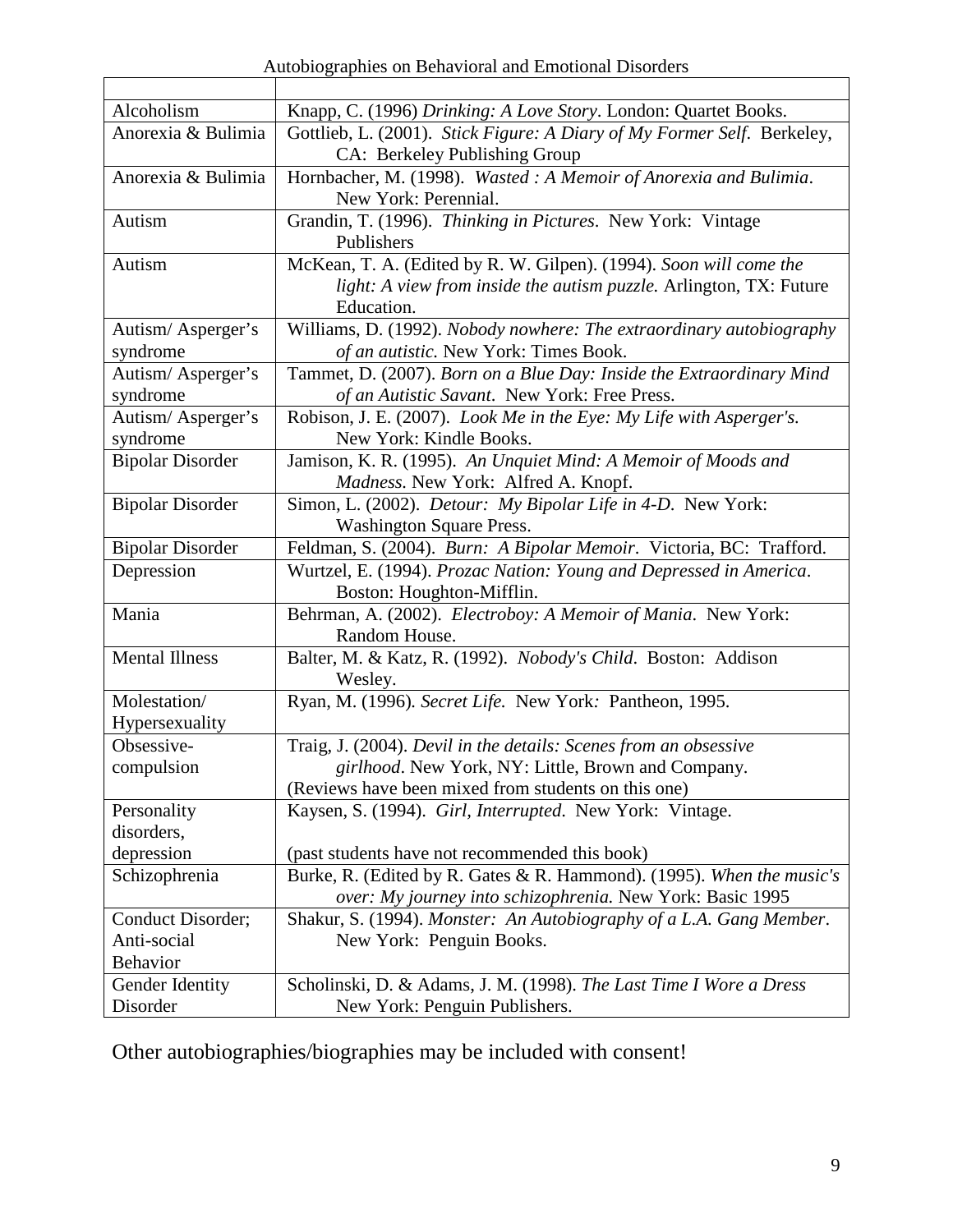| <b>Format and structure</b> | To earn three points:                                                              |  |
|-----------------------------|------------------------------------------------------------------------------------|--|
| (roughly 3 points)          | Essay answers two or more of the designated questions.                             |  |
|                             | Essay adheres to format (12 point font, one inch margin, one sided<br>$\bullet$    |  |
|                             | printing).                                                                         |  |
|                             | Essay clearly identifies which questions are being answered.                       |  |
|                             |                                                                                    |  |
|                             | Less than three points may be awarded, if all criteria are not met.                |  |
| <b>Content</b>              | To earn twenty points:                                                             |  |
| (roughly 20 points)         | All components of the questions are addressed effectively.<br>$\bullet$            |  |
|                             | Information asserted is supported knowledgeably.<br>$\bullet$                      |  |
|                             | Information from class and the main text are integrated successfully.<br>$\bullet$ |  |
|                             | Terminology and concepts are used correctly and appropriately.<br>$\bullet$        |  |
|                             | Opinions given are supported adequately.                                           |  |
|                             | If personal experiences are used, they are well-integrated and enrich the          |  |
|                             | assertions.                                                                        |  |
|                             | Responses present understanding of the topic.                                      |  |
|                             | Responses demonstrate reflective and original thought.<br>٠                        |  |
|                             | Responses are sufficiently detailed.<br>$\bullet$                                  |  |
|                             |                                                                                    |  |
|                             | Less than twenty points may be awarded, if all criteria are not met.               |  |
| Writing                     | To earn seven points:                                                              |  |
| (roughly 7 points)          | The writing is clear and understandable.<br>$\bullet$                              |  |
|                             | Text is free of mechanical or spelling errors.<br>٠                                |  |
|                             | Sentences flow well into a coherent response.<br>$\bullet$                         |  |
|                             | Ideas proposed are effectively substantiated.                                      |  |
|                             | Transitions are used appropriately.<br>$\bullet$                                   |  |
|                             | Sentences are grammatical and support the notions presented.<br>$\bullet$          |  |
|                             |                                                                                    |  |
|                             | Less than seven points may be awarded, if all criteria are not met.                |  |
|                             | <b>TOTAL</b>                                                                       |  |
|                             |                                                                                    |  |
|                             |                                                                                    |  |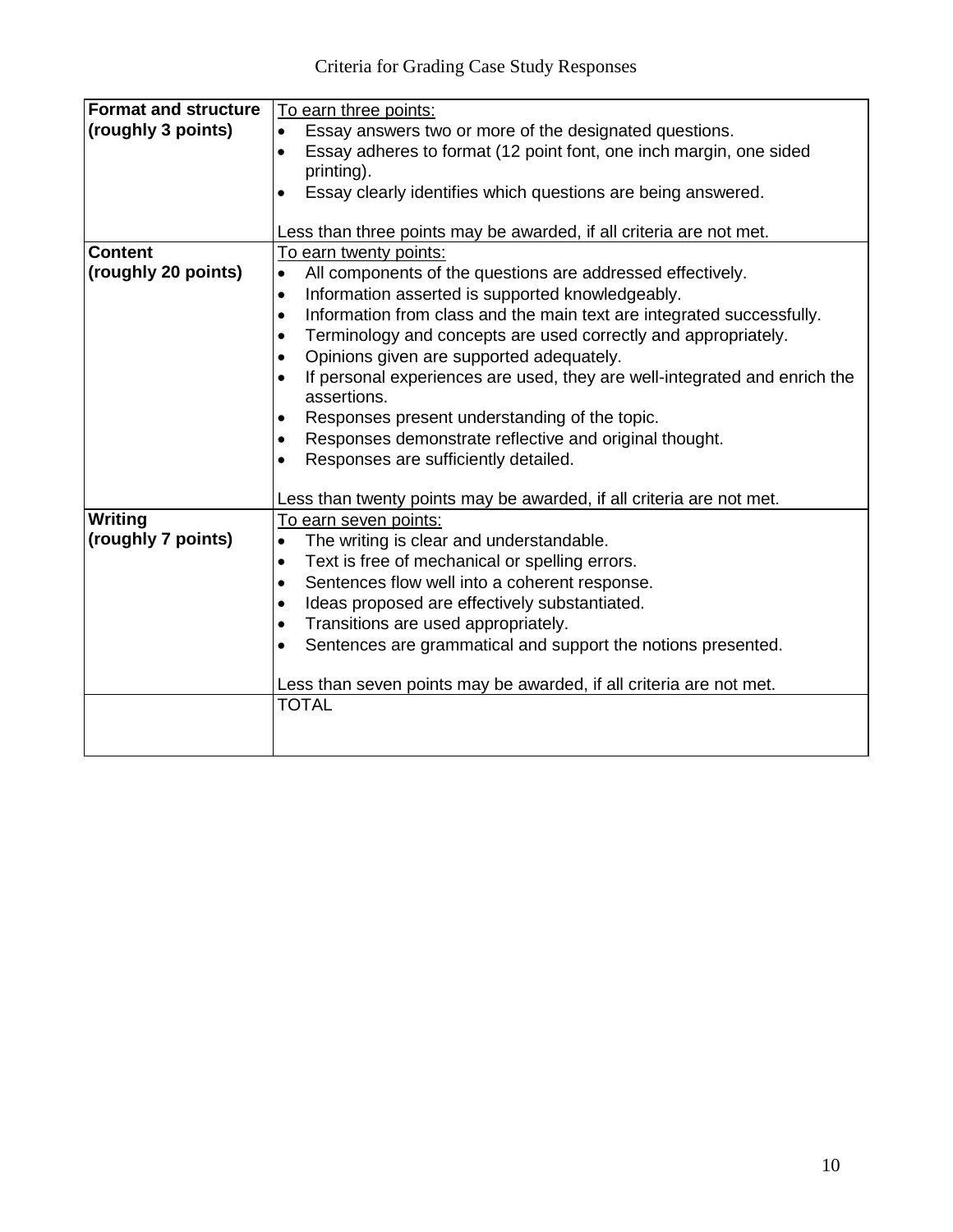Writing demonstrates your organization of thought. Consequently, poor writing and grammar impede the ability of the reader to understand the thoughts you are trying to convey. As university students, you have been writing for a long time and are in a venue that requires you to demonstrate your thinking by the words you write as evidence of learning. The way you convey your thoughts as well as the mastery of the symbols provide evidence of you as an educated person. List below are some specific skills you should have mastered (or should take the opportunity to master) by the time you receive your undergraduate degree. For this course, **you should already know**…

#### 1. **what is a complete sentence.**

- A. There should be no fragments.
- B. There should be no run-ons.

# 2. **to place a comma after an introductory subordinate clause or phrase**.

Examples: When commas are used correctly, papers are easier to grade. Luckily, these rules are easily mastered.

# 3. **to place comma before the conjunction of two independent clauses**.

For example: Good writing improves your grades, and effective grammar makes things easier to read.

# A. **no comma is needed when there are two subordinate clauses linked by a conjunction**.

For example: Good grammar techniques are hard to learn but easy to practice every time.

# 4. **to place a comma after a word that is being explained.**

For example: My professor teaches Human Development, my favorite topic to study.

# 5. **how to use an apostrophe to show possession correctly**.

For example: the child's toy and the children's toys

For example: the doctor's office and the doctors' office

For example: the mom and dad's cars and the mom's and dad's cars.

# 6. **how to match the subject with the correct pronoun.**

Examples: A child must learn on his (or her) own. Parents must know whom their children are talking to on the Internet. The author makes a good point in her essay. Teachers have to pay attention to their union contract. Everyone tries to edit his paper.

7. **not to capitalize "high school" unless it is in the name.** For example: Marina High School.

# 8. **that punctuation almost always should be placed inside quotation marks.** APA style exceptions.

9. **to use semi-colons correctly but sparingly.**

10. **how to use its and it's, their, they're, and there, your and you're correctly.**

# 11. **how to use these words correctly**: **adolescents = generally, more than one teenager; adolescence = a phase in the lifespan.**

12. **to avoid using we, us, they, or you without defining to whom you are speaking or addressing.** Examples: we, as members of society, should support children's development. You professors should assign more homework.

# 13. **to use more precise language than "deal with."**

Example: Marisa has to deal with difficult children in her class->Marisa has to [cope with] [discipline][work with]difficult children in her class.